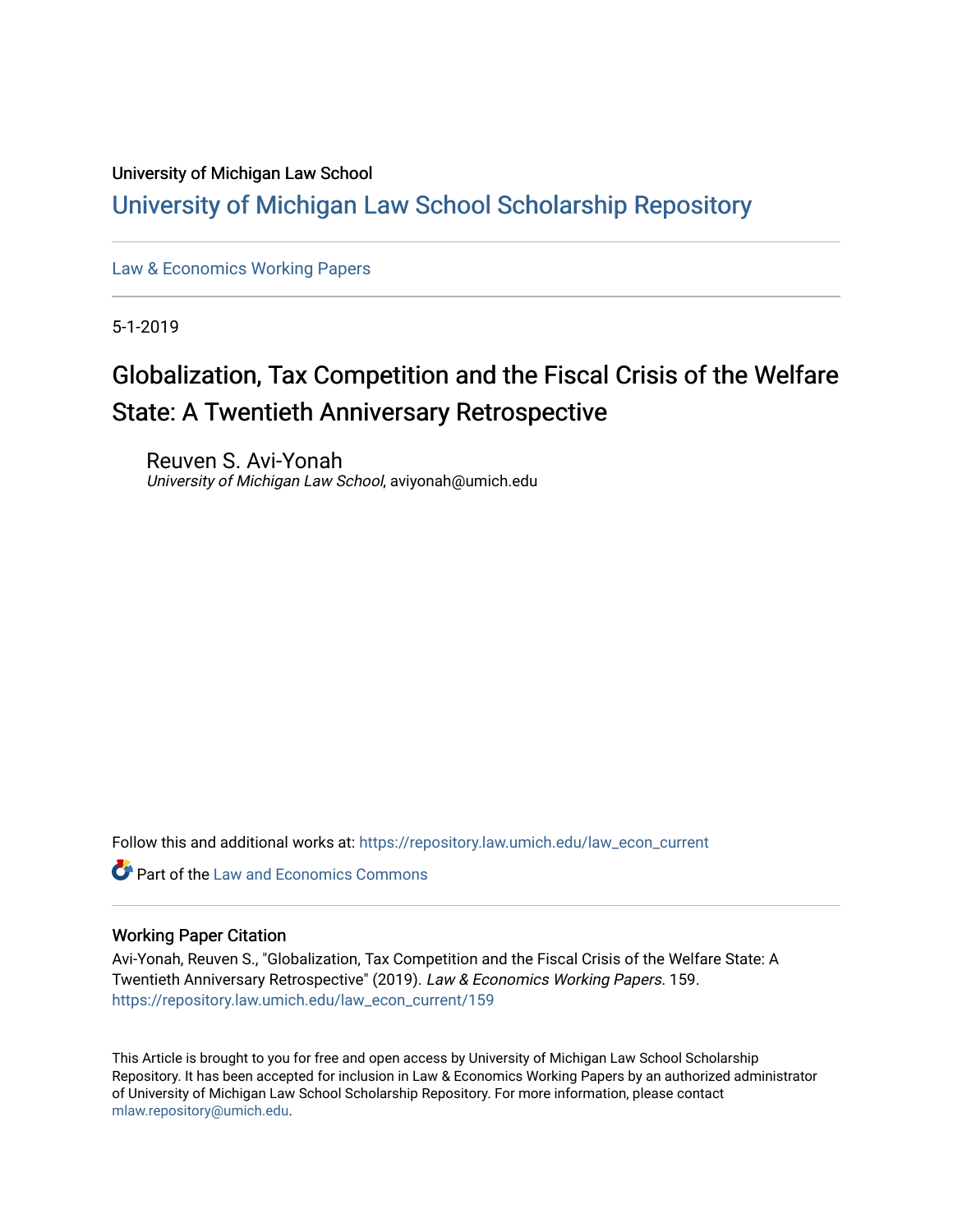#### **GLOBALIZATION, TAX COMPETITION AND THE FISCAL CRISIS OF THE** WELFARE STATE: A TWENTIETH ANNIVERSARY RETROSPECTIVE

#### **Reuven S. Avi-Yonah1**

#### **ABSTRACT**

Twenty years ago I wrote "Globalization, Tax Competition, and the Fiscal Crisis of the Welfare State" (113 Harv. L. Rev. 1573 (2000)), which argued that "[t]he current age of globalization can be distinguished from the previous one (from 1870 to 1914) by the much higher mobility of capital than labor... The mobility of capital is linked to tax competition, in which sovereign countries lower their tax rates on income earned by foreigners within their borders in order to attract both portfolio and direct investment. Tax competition, in turn, threatens to undermine the individual and corporate income taxes, which traditionally have been the main source of revenue ... for modern welfare states. The response of developed countries has been first, to shift the tax burden from (mobile) capital to (less mobile) labor, and second, when further increased taxation of labor becomes politically and economically difficult, to cut the social safety net. Thus, globalization and tax competition lead to a fiscal crisis for countries that wish to continue to provide social insurance to their citizens at the same time that demographic factors and the increased income inequality, job insecurity, and income volatility that result from globalization render such social insurance more necessary... This article argues that if both globalization and social insurance are to be maintained, it is necessary to cut the intermediate link by limiting tax competition in a way that is congruent with maintaining the ability of democratic states to determine the desirable size of their government." This paper reviews the development of tax competition in the subsequent two decades and argues that while it became worse in the period from 1998 to 2008, the financial crisis of 2008 and subsequent developments led to the enactment of promising limits to tax competition in OECD countries that in turn should enable them to strengthen the welfare state.

**Error! Unknown document property name.**

 

Published by University of Michigan Law School Scholarship Repository, 2019

 $1$  Irwin I. Cohn Professor of Law, the University of Michigan. I would like to thank Yariv Brauner, Kim Clausing, Gianluca Mazzoni, Shay Moyal, Dan Shaviro, Fadi Shaheen…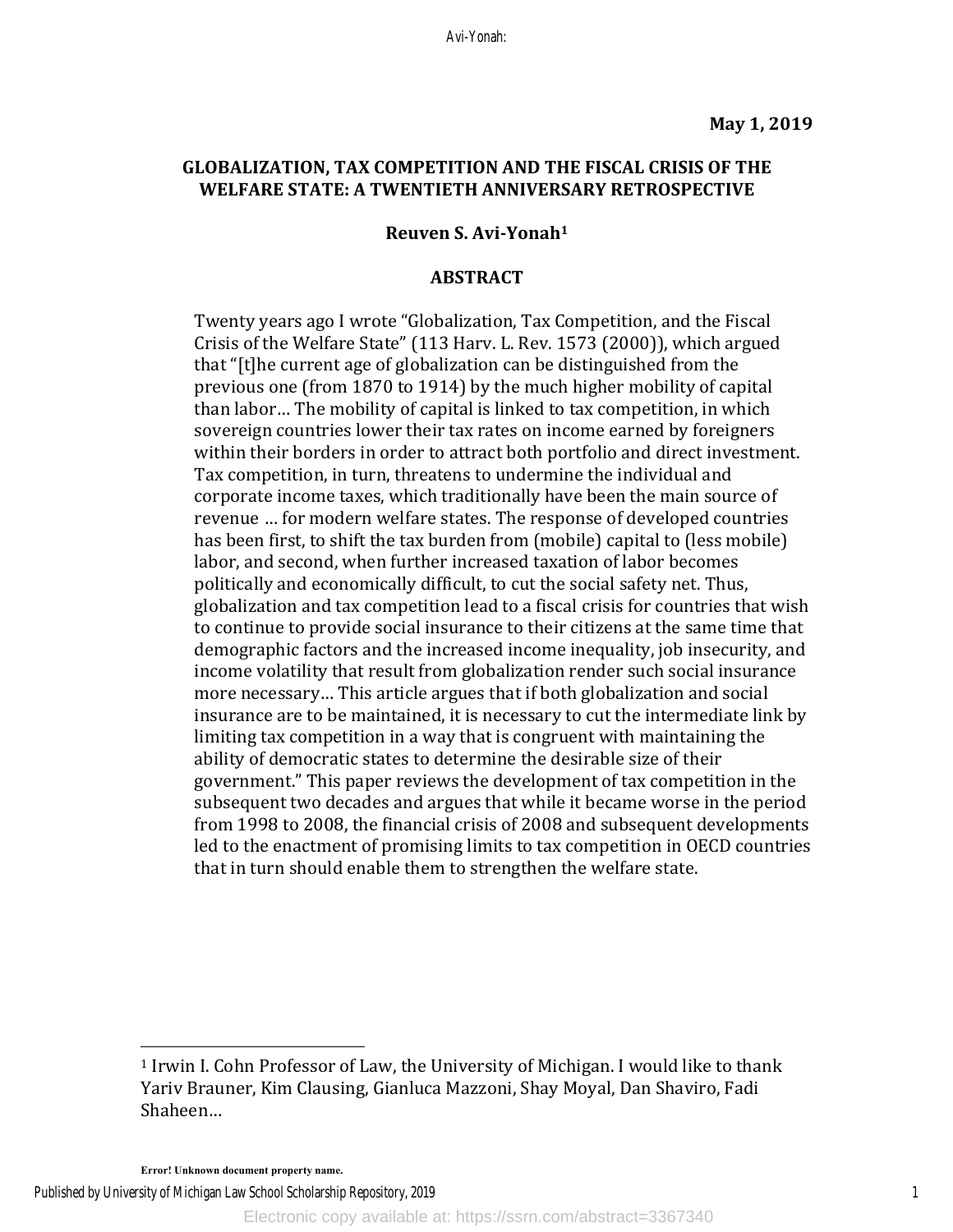# **1. Introduction**

The thesis of "Globalization, Tax Competition, and the Fiscal Crisis of the Welfare State"<sup>2</sup> ("Globalization") was that the rise of tax competition for both portfolio capital and for direct investment weakened the ability of both developed and developing countries to maintain an adequate social safety net for their citizens, and that to maintain that safety net it was essential to place limits on tax competition. The thesis of this paper is that the financial crisis of 2008-9 led to further pressure on the safety net, and that in turn led to the enactment of meaningful limits to tax competition in OECD countries. In turn, such limits (and further limits that should be enacted) should make it possible to strengthen the safety net in the coming decade. The risk is that if this is not done, it will lead to a further rise in xenophobic nationalism, a retreat from globalization, and potentially to war.

# **2. The Decline of the ITR, 1980-2008**

Before the 1980s, the international tax regime (ITR) functioned as an adequate protective device against tax competition and therefore protected the social safety net. The ITR is based on two principles, the benefits principle and the single tax principle. The benefits principle states that active (business) income should be taxed primarily by the source jurisdiction and passive (investment) income should be taxed primarily by the residence jurisdiction. The single tax principle states that the goal of the ITR is to prevent both double taxation and double non-taxation, and therefore that the secondary taxing jurisdiction (residence for active income and source for passive income) should impose tax in situation where the primary taxing jurisdiction does not do so. $3$ 

Before the 1980s, residence jurisdictions were able to impose tax on most passive income because exchange controls made it difficult to invest offshore, and because source jurisdictions imposed withholding taxes on such income. Active income was in turn taxed by source jurisdictions because it was less mobile, and CFC rules imposed residence-based tax on it in cases where it was more mobile and therefore escaped source-based taxation.<sup>4</sup>

As "Globalization" explains in detail, this situation changed in the 1980s and 1990s. Globalization led most countries to relax their exchange controls and

<sup>4</sup> Globalization, supra.

<sup>&</sup>lt;sup>2</sup> Avi-Yonah, *Globalization, Tax Competition, and the Fiscal Crisis of the Welfare State,* 113 Harv. L. Rev. 1573 (2000).

<sup>&</sup>lt;sup>3</sup> Avi-Yonah, *International Taxation of Electronic Commerce*, 52 Tax L. Rev. 507 (1997); Avi-Yonah, *Who Invented the Single Tax Principle?* An Essay on the History of *US Treaty Policy*, 59 NYLS L Rev 305 (2015).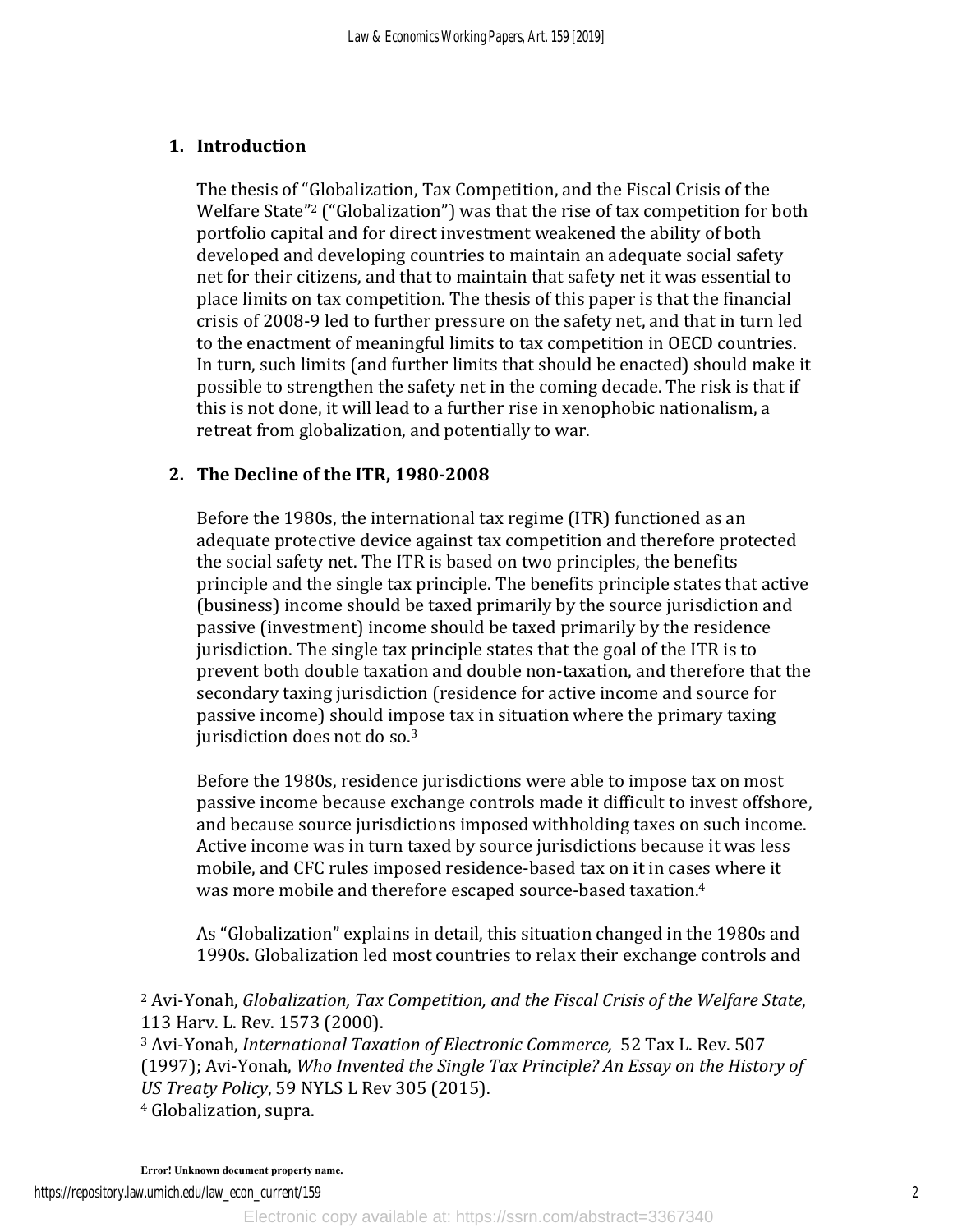portfolio investments overseas became common. In addition, starting with the US in 1984, most OECD members unilaterally abolished withholding taxes on outbound interest payments, thereby aiding and abetting tax evasion by residents of other OECD members. For active income, the increased mobility of multinational enterprises (MNEs) led source jurisdictions to offer targeted tax holidays, and the fear of tax competition for headquarters of MNEs led residence jurisdictions to relax their controlled foreign corporation (CFC) rules. The result was that neither the residence jurisdiction of the multinational nor the production jurisdiction typically taxed its income on a current basis. The only jurisdiction that was not subject to this type of tax competition was the market jurisdiction, but after the creation of the Internet and the rise of the digital economy in the 1990s, it became possible for MNEs to earn billions in income from market jurisdictions without being subject to tax because of the permanent establishment limitation (which states that a country may not tax active income in the absence of a physical presence of the multinational).<sup>5</sup>

In the first decade after I wrote "Globalization" things only got worse. On the passive income front, it became possible to avoid withholding taxes not just on interest (because of unilateral abolition), royalties (because of the treaties) and capital gains (because of the source rules), but also on portfolio dividends because of the rise of derivatives, which enabled portfolio investors to receive the economic equivalent of the dividend without being subject to withholding taxes. In addition, it became clear that limits on the exchange of information such as bank secrecy, dual criminality, and the requirement that information only be exchanged on request meant that in most cases residence jurisdictions could not effectively tax foreign source portfolio income (earned primarily by the rich). In 2005, Joe Guttentag and I estimated that the US was losing \$50 billion a year to such tax evasion, and that most other countries were in worse shape because the shadow economy was larger.<sup>6</sup>

On the active income front, the decade 1998-2008 saw the enactment of check the box and IRC section  $954(c)(6)$ , which meant that the US CFC rules became incapable of enforcing residence based taxation of US-based multinationals. Deferral, which is defined as a tax expenditure in the US, exploded from less than \$20 billion in the mid 1990s to the second largest tax expenditure in the US budget, worth \$1.348 trillion for the decade 2017-2026.<sup>7</sup> This was justified in the name of preserving the competitiveness of US-based MNEs, but it resulted in shifting of massive amounts of income

 

<sup>7</sup> US Treasury, Tax Expenditure Budget, 2017.

Published by University of Michigan Law School Scholarship Repository, 2019

<sup>&</sup>lt;sup>5</sup> Globalization, supra.

<sup>&</sup>lt;sup>6</sup> Avi-Yonah, "Closing the International Tax Gap," in Max B. Sawicky (ed.), Bridging the Tax Gap: Addressing the Crisis in Federal Tax Administration (2005), 99 (with J. Guttentag).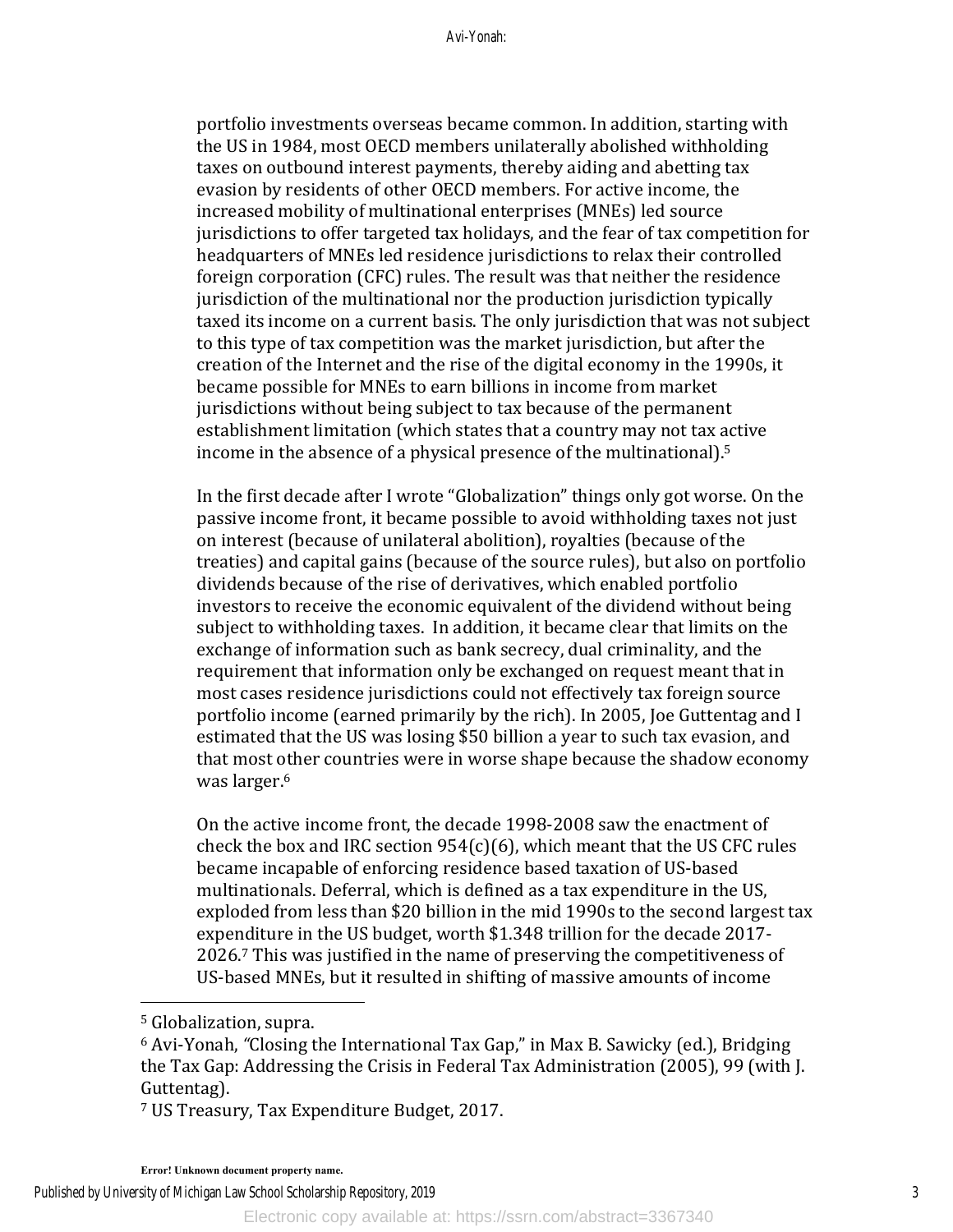from the US to low tax jurisdictions: By 2017 US MNEs had close to \$3 trillion in profits "trapped" in low-taxed jurisdictions offshore. Ireland, Luxembourg, and many other jurisdictions enacted low-tax regimes designed to attract such active income, as well as the headquarters of multinationals. Over thirty US-based MNEs "inverted" to Ireland and other low-taxed jurisdictions, primarily in order to reduce the US tax rate on US source income and to enable the distribution of low-taxed foreign-sourced income to shareholders.8

Thus, a decade after "Globalization", the problem it described was significantly worse than when it was written. Both the individual income tax (designed primarily to preserve progressivity) and the corporate income tax (designed primarily to regulate MNEs) were under tremendous pressure, and the resulting decline in revenues and the inability of most jurisdictions to raise consumption taxes (because they were already prohibitively high) meant that the social safety net was under severe pressure as well. And then came the financial crisis of 2008 and the Great Recession, and all hell broke loose. 

### **3. The Impact of the Great Recession: FATCA, CRS, BEPS, ATAP and TCJA**

On September 11, 2008, I was testifying before the US Senate Permanent Subcommittee on Investigations (PSI) on the ability of investors and investment banks to avoid withholding taxes on dividends by using derivatives, because dividend equivalents on derivatives were exempt from withholding tax. The PSI investigation discovered that even direct investors were avoiding the withholding tax by selling their shares to an investment bank the day before the dividend, receiving the dividend equivalent, and then buying the shares back the day after. The investors and the bankers were busy calling each other liars, and it was clear that both could not be telling the truth under oath. Suddenly, the witnesses started looking nervously at their Blackberries, and then scurrying out of the room: Lehman Brothers (which was one of the most active players in this scheme) had collapsed, and the financial crisis had started. $9$ 

<sup>&</sup>lt;sup>8</sup> Avi-Yonah, *Inversions and Competitiveness: Reflections in the Wake of Pfizer-Allergan*, 41 Int'l Tax J. 39 (2015) (with O. Marian).

 $9$  This hearing led to the enactment of IRC section 871(m) in 2010, which imposed withholding tax on dividend equivalents. Avi-Yonah, Testimony on Dividend Tax Abuse, U.S. Senate Permanent Subcommittee on Investigations, Sept. 11, 2008; Avi-Yonah, *Enforcing Dividend Withholding on Derivatives*, Shelf Project Proposal, 121 Tax Notes 747 (Nov. 10, 2008).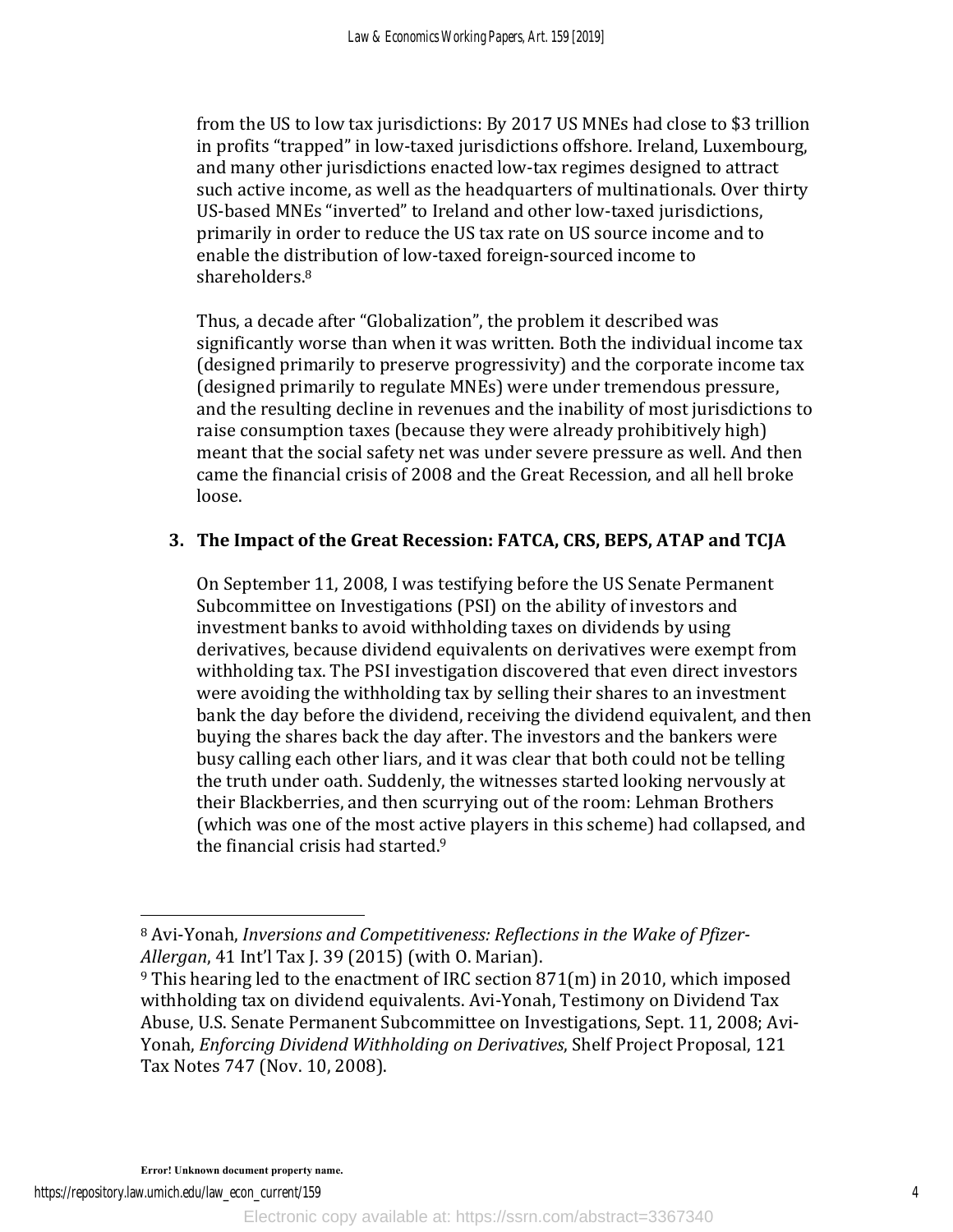The crisis and the Great Recession that followed led to millions losing their jobs and their homes, and frequently their families as well. Moreover, in Europe the governments reacted to the pressure on the Eurozone by imposing austerity and sharply cutting the social safety net. While the Obama Administration made no such cuts, and the Affordable Care Act was a meaningful move toward bolstering the safety net, the size of the US fiscal stimulus was too limited, and while the banks were saved millions of Americans suffered a decade of low growth and unemployment.<sup>10</sup>

The political reaction on both sides of the Atlantic was dramatic. It led directly to Brexit, the election of Donald Trump in the US and of other rightwing populists in the EU, and the prospect of serious limits to globalization in the form of immigration restrictions, tariffs, and the re-enactment of exchange controls.<sup>11</sup> The nation state was reasserting itself, and one of the instruments it used was taxation. In the US the focus on taxation was limited to the first couple of years after the crisis, since the Republican takeover of the House in 2010 meant that no tax measures could be enacted before 2017. But in Europe austerity meant a continued political focus on taxing both the rich and MNEs. In the US, the "Double Irish Dutch Sandwich" was once described in detail in 2010 on the NBC Evening News, but the topic faded thereafter. In Europe, taxes became front-page matter for the whole period after 2008, and this political attention is still ongoing.

The result has been a series of developments that led to a significant enhancement in the ability of the ITR to capture cross-border income.

On the passive income front, a key development was the UBS scandal of 2006-8, which led directly to the enactment of FATCA in 2010. The UBS hearing before the PSI revealed that UBS sent bankers directly to the US to solicit rich individuals to set up shell companies in the Caymans and then reinvest the money through UBS into the US. UBS claimed that even though it was a "qualified intermediary"  $\left(QI\right)$  and knew who the real owner of the shells was, it was justified under the QI regulations in relying on a form W8BEN that stated that the owner of the income was the Caymans shell and that it was foreign. $12$ 

<sup>12</sup> Avi-Yonah, Testimony on Banking Secrecy Practices and Wealthy American Taxpayers, US House Committee on Ways and Means, Subcommittee on Select Revenue Measures (March 31, 2009); Avi-Yonah, Testimony for Hearing on Offshore Tax Evasion, U.S. Senate Finance Committee (May 3, 2007); Avi-Yonah, Testimony for Hearing on Offshore Transactions, U.S. Senate Permanent Subcommittee on Investigations (Aug. 1, 2006).

<sup>&</sup>lt;sup>10</sup> Avi-Yonah, *Be Careful What You Wish For: Reducing Inequality in the 21<sup>st</sup> Century,* 116 Mich.L. Rev. 1001 (2018) (with O. Avi-Yonah).

<sup>&</sup>lt;sup>11</sup> See Kim Clausing, Open: The Progressive Case for Free Trade, Immigration, and Global Capital (2019).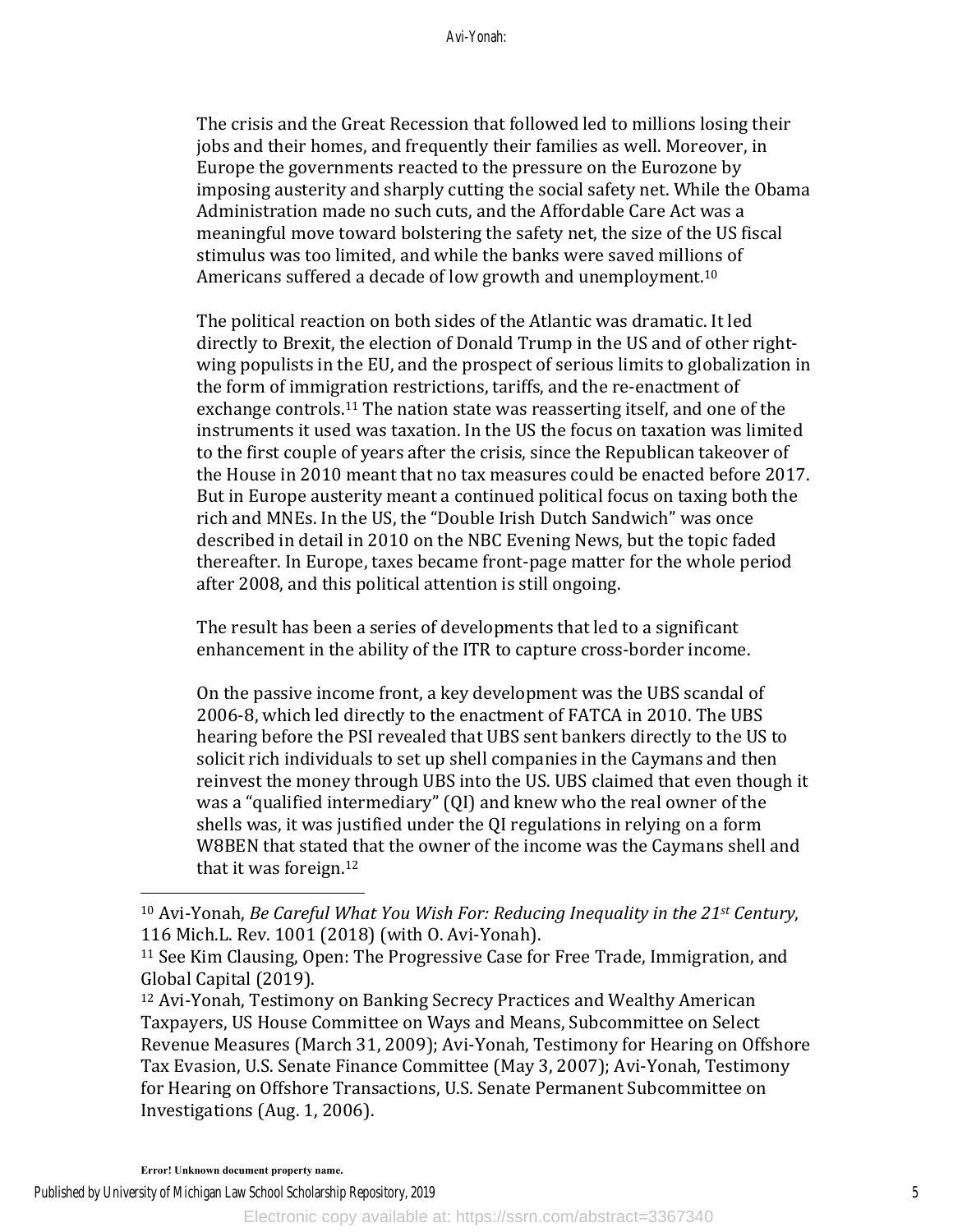The result was the enactment of the Foreign Account Tax Compliance Act (FATCA) in 2010, which imposes a 30% withholding tax on the US income of any foreign financial institution (FFI) that knows or has reason to know it holds accounts of US residents or citizens and does not reveal such information to the IRS. Because FFIs are frequently prohibited from directly revealing financial information to the IRS, the Obama Administration negotiated over 100 intergovernmental agreements (IGAs) that enable the FFI to turn over the information to its own government, which then exchanges it with the IRS under tax treaties and tax information exchange agreements (TIEAs). Many of the IGAs are reciprocal, so that the US is also obligated (at least on paper) to exchange information about foreign residents.

The IGAs in turn made countries develop a Common Reporting Standard (CRS) for the automatic exchange of financial information, and the OECD then negotiated a Multilateral Agreement on Administrative Cooperation in Tax Matters (MAATM), which relies on the CRS to provide for automatic exchange without the ability to rely on bank secrecy or dual criminality provisions. Most countries in the world, and all OECD members except the US have ratified the MAATM.<sup>13</sup>

The result has been that it is much more difficult to evade income taxation now than it was ten years ago. A potential evader has to worry that in almost every country information about her income may be collected and transmitted to her residence jurisdiction. In addition, she has to worry that the information may either be leaked by a whistleblower (as in the Panama Papers) or hacked (as in the Paradise Papers). I would estimate that FATCA alone has led to a significant decrease in the international tax gap in the US, well below my \$50 billion estimate from 2005.

On the active income front, there have also been dramatic developments in the last decade. The first was the OECD Base Erosion and Profit Shifting (BEPS) project  $(2013-15)$ , which was led by the G20 and resulted in fifteen action steps designed to enhance both source and residence based taxation of active income. For example, BEPS Action 2 bars a deduction for payments to hybrid entities, thereby eliminating the impact of check the box.<sup>14</sup>

<sup>13</sup> Avi-Yonah, *And Yet It Moves: Taxation and Labor Mobility in the Twenty-First Century*, 67 Tax L. Rev. 169 (2014); Avi-Yonah, *IGAs vs. MAATM: Has Tax Bilateralism Outlived Its Usefulness?* 66 CCH Global Tax Weekly 11 (Feb. 13, 2014) (with G. Savir). <sup>14</sup> See Avi-Yonah, *Evaluating BEPS: A Reconsideration of the Benefits Principle and Proposal for UN Oversight*, 6 Harv. Bus. L. Rev. 185 (2016) (with H. Xu).

<u> 1989 - Andrea San Andrea San Andrea San Andrea San Andrea San Andrea San Andrea San Andrea San Andrea San An</u>

**Error! Unknown document property name.**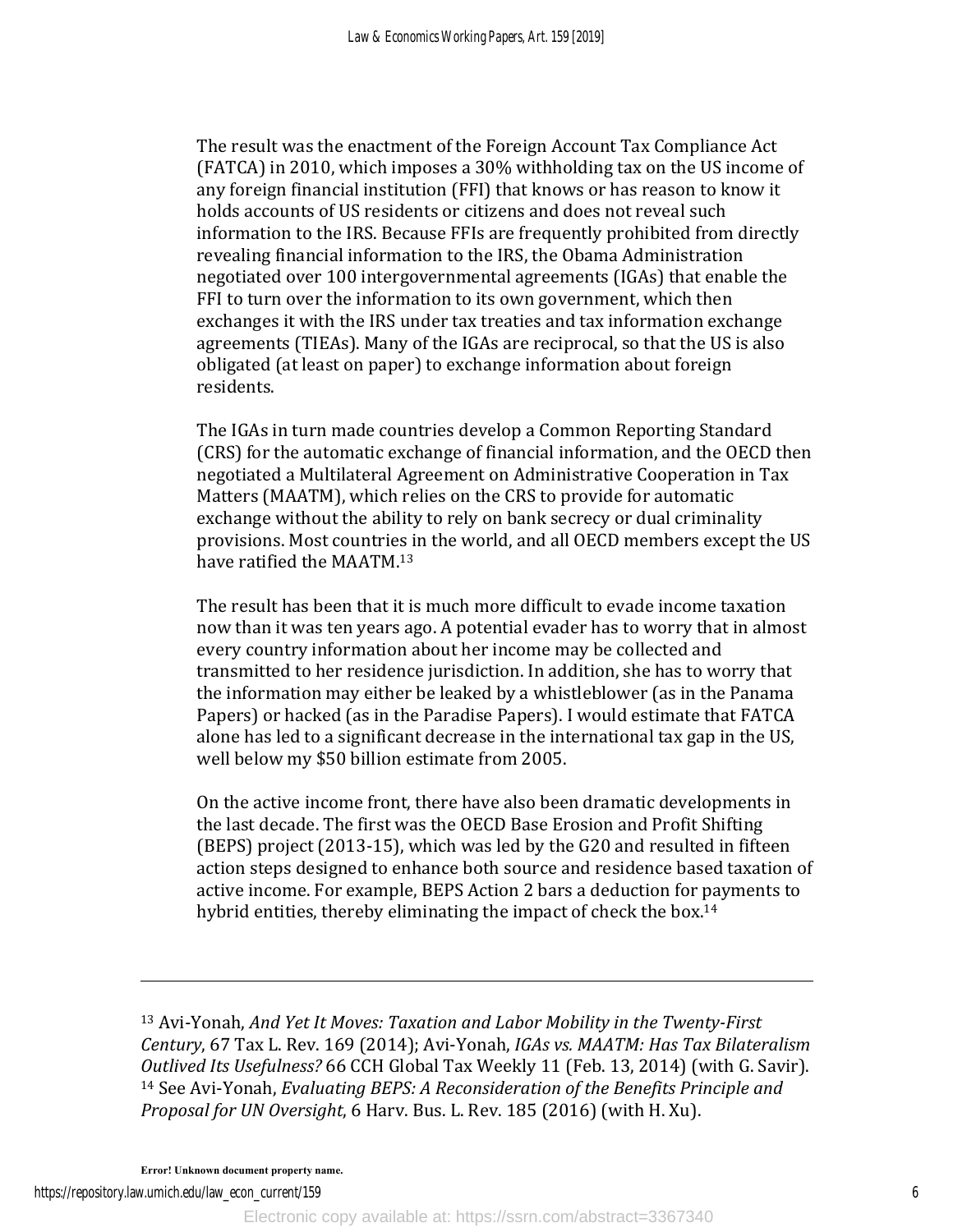BEPS was introduced in the EU as the Anti-Tax Avoidance Package (ATAP), which among other measures requires all EU members to adopt strict CFC rules (e.g., generally requiring residence-based taxation if the effective tax rate of the source jurisdiction is below 50% of the tax rate in the residence jurisdiction). This measure, in addition to the enactment of BEPS Action 2, means that it is much harder now to shift profits artificially out of EU member states. Another important measure in BEPS and ATAP is the primary purpose test (PPT), which requires that all tax treaties incorporate language that the treaty will not apply to transactions if a primary purpose of the transaction was tax avoidance.<sup>15</sup>

Until 2017, it could be argued that the US was a laggard in terms of combating tax avoidance, because it took the position that it was already compliant with BEPS, rejected the PPT, and did not sign the MAATM. But the 2017 tax reform (TCJA) dramatically changed that. TCJA includes three measures that significantly increase taxation of US-based as well as foreignbased MNEs. First, TCJA imposed a one time, hefty transition tax on the \$3 trillion of past, accumulated earnings of US-based MNEs. Second, while TCJA provided for an exemption for certain future dividends from CFCs to their US parents, this exemption is strictly limited to a deemed 10% return on tangible property, which for most US-based MNEs is close to zero (because they rely heavily on intangibles). For any amount that exceeds this deemed return, TCJA imposes a current minimum tax of  $10.5\%$  (13.25% if foreign tax credits are included) on worldwide earnings of the MNE. Third, TCJA imposes an alternative minimum tax of 10% on both US- and foreign based MNEs by disregarding interest, royalty and some other payments from the US to the related foreign entity.<sup>16</sup>

The result of these developments (BEPS, ATAP ad TCJA) is that both US and foreign MNEs are likely to be subject to significantly higher levels of tax on cross-border active income than they were before 2008.<sup>17</sup>

To give an example: The structure used by most US-based MNEs before 2017 for their foreign operations was to have a top level CFC in a low-tax jurisdiction, with lower-tier CFCs in high tax jurisdiction. The parent would transfer intellectual property to the top CFC via a cost sharing agreement, and the top CFC would in turn would license the IP to the lower-tier CFCs. The key to this structure was that under check the box, only the top CFC would be treated as a corporation, while all the lower CFCs would be

 

Published by University of Michigan Law School Scholarship Repository, 2019

<sup>&</sup>lt;sup>15</sup> See Avi-Yonah, *BEPS, ATAP and the New Tax Dialogue: A Transatlantic Competition?* 46 Intertax 885 (2018) (with G. Mazzoni) 16 Avi-Yonah, *BEPS, ATAP*, *supra.* 

<sup>&</sup>lt;sup>17</sup> See Clausing, *Profit Shifting Before and After the Tax Cuts and Jobs Act* (2019).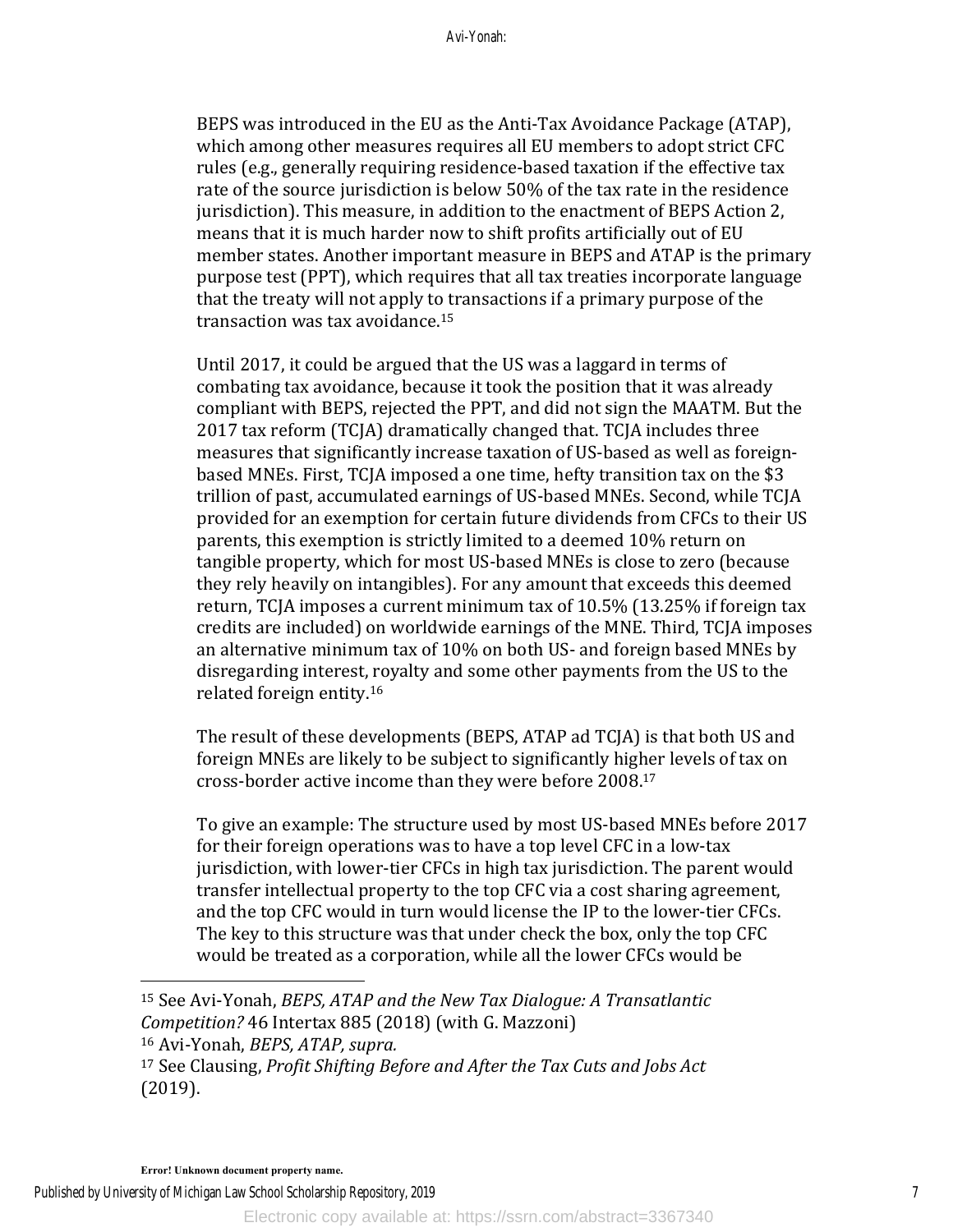disregarded (i.e., treated as branches of the top CFC).<sup>18</sup> As a result, while for foreign tax purposes deductible royalties from the lower CFCs to the top CFC would be effective in shifting profits to the low-tax jurisdiction of the top CFC (and not subject to withholding under treaties), for US tax purposes these royalties did not exist and so did not trigger a deemed dividend to the US parent. In addition, deductible cost sharing payments could be made from the US parent to the top CFC.

This structure does not work any more, for three reasons. First, under BEPS Action 2, as implemented by the EU ATAP, the royalties from the bottom CFCs to the top CFC would not be deductible because they are to a hybrid entity.<sup>19</sup> Second, the cost sharing payments from the US parent to the top CFC would be subject to the BEAT minimum tax. And finally, the top CFC as well as all the disregarded entities below it would be subject to the GILTI minimum tax  $(10.5\% \text{ or } 13.25\% \text{ with foreign tax credits})$  on a current basis.<sup>20</sup> The result is that US-based MNEs need to restructure their foreign operations and are likely to be subject to a significantly higher worldwide effective tax rate than before 2018, despite the fact that both check the box and IRC section  $954(c)(6)$  have not been affected by the TCJA.

# **4.** The Future: A Revival of the Welfare State or the End of Globalization?

"Globalization" predicted that unless something was done about limiting tax competition, there would be a retreat from globalization and a revival of nationalism. This has now happened, in the form of restrictions on immigration and renewed tariffs and exchange controls. Increased nationalism could even lead to a new world war.

The last decade has seen significant limits to tax competition. But in order to prevent further political damage, more needs to be done. First, additional changes to bolster the ITR are required. Second, the added revenues should be used to bolster the social safety net and prevent another Great Recession.

There are three additional measures that I believe would strengthen the ITR.

1. In regard to passive income, despite CRS and MAATM, I do not think the solution can depend entirely on exchange of information and residence based taxation. There are too many residence countries to cooperate effectively, and there will always be some non-cooperative tax havens to attract evaders. But the key point is that portfolio investments are limited

 $18$  Under IRC 954(c)(6), the payments would not trigger a deemed dividend even if they were not disregarded.

<sup>&</sup>lt;sup>19</sup> The same rule applies in the US after  $TC[A]$ ; see IRC 267A.

 $20$  This assumes, as would be true in most cases, that the top CFC has no tangible assets that would entitle the parent to exempt dividends under IRC 245A.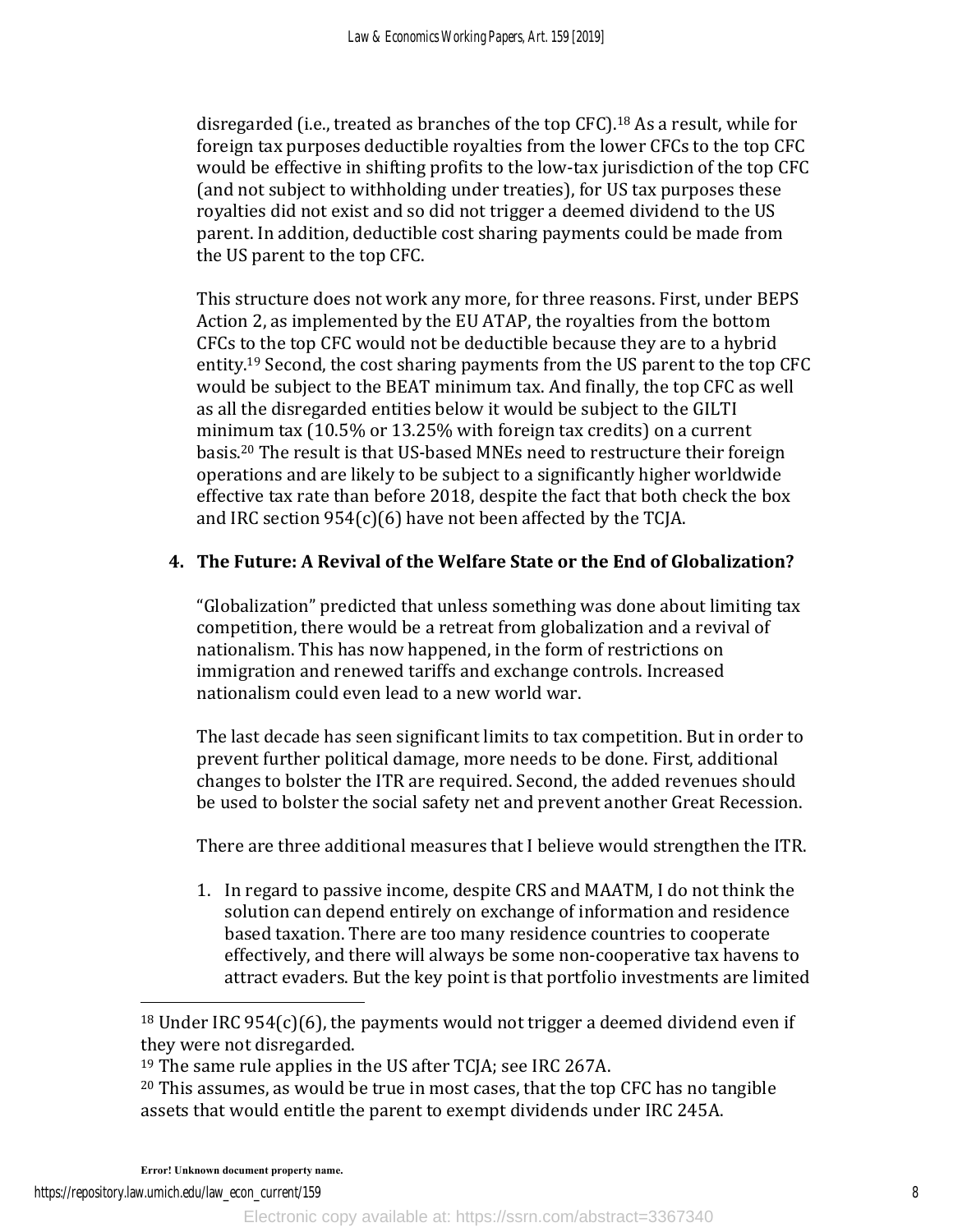to a small number of large jurisdictions. If the US, EU and Japan could cooperate to re-institute withholding taxes on interest, a large part of the problem could be resolved.<sup>21</sup>

- 2. In regard to active income, there are a limited number of residence countries of MNEs (over 90 of the Fortune 100 are resident in the G20). If all the G20 could agree to further strengthen CFC rules to eliminate exemption or deferral, most MNE income would be taxed currently.<sup>22</sup> In the US this would mean that the GILTI provision should be revised to eliminate the 10% deemed return exemption and increase the rate to  $21\%$ <sup>23</sup> Strict anti-inversion rules (e.g., a managed and controlled residency test) would eliminate the ability of MNEs to artificially move out of the US.
- 3. Since active income should be taxed at source, and since tax competition does not affect the market jurisdiction, the EU proposals for eliminating the PE standard and substituting a virtual PE threshold for "significant" digital presence" should be adopted. $24$  In addition, a formula should be used to allocate residual profits under the arm's length standard between source jurisdictions.<sup>25</sup> These ideas were both broached by the OECD and are likely to be adopted soon. The key issue is that the US and other G20 countries should grant foreign tax credits to such taxes. The fact that most G20 countries have similar tax rates should make such FTCs acceptable.

What should be done with the added revenues? I believe the first and necessary step would be to enhance the social safety net that was deeply hurt by the Great Recession. In the US, this requires universal health insurance, additional investment in education, and a massive infrastructure program.

In addition, I believe that steps need to be taken to enhance investment in those regions of the US that were left behind in the recovery from the Great Recession- specifically, the area between the Mississippi and the Appalachians. I have suggested that corporate job creation in this area be

<sup>22</sup> Avi-Yonah, "Hanging Together: A Multilateral Approach to Taxing Multinationals," in Thomas Pogge and Krishen Mehta (eds.), Global Tax Fairness, 113 (2016)

<sup>23</sup> Clausing, Profit Shifting, supra.

 $21$  Avi-Yonah, What Goes Around Comes Around: Why the USA is Responsible for Capital Flight (and What It Can Do About it), Haifa L. Rev. (2019).

<sup>&</sup>lt;sup>24</sup> Avi-Yonah, *The International Implications of Wayfair*, 91 Tax Notes International 161 (July 9, 2018).

<sup>&</sup>lt;sup>25</sup> Avi-Yonah, *Formulary Apportionment- Myths and Prospects*, 3 World Tax J. 371 (2011) (with Ilan Benshalom); Avi-Yonah, *Between Formulary Apportionment and the OECD Guidelines: A Proposal for Reconciliation*, 2 World Tax J. 3 (2010); Devereux et al., Residual Profit Allocation by Income, WP 19/01 (March 2019).